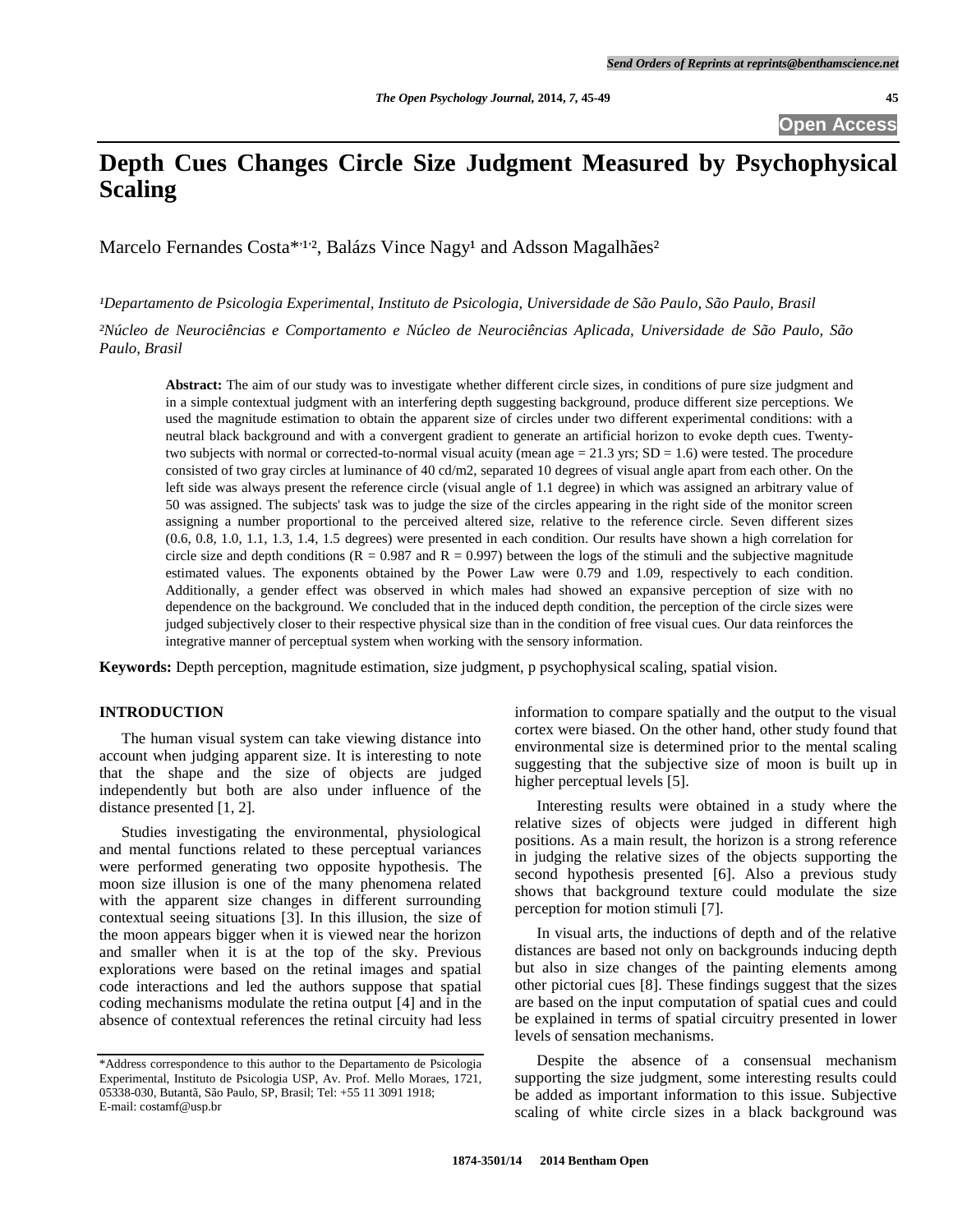performed by Stevens [9]. He found a Power Law exponent of 0.7 for a square size, suggesting a not very good size perception which, in this case, meant a perceptual change of 3.5 times when the physical size changed 6 times. However, there are no studies calculating the magnitude perceived in contextual conditions.

Since the measurements previously performed have shown an underestimation of the size without visual cues, we aimed to measure the Power Law exponents under depth induced by a convergent background. We hypothesized that small changes in the perceptual magnitude (Power Law exponent) with the background present could be more related to a simple circuitry processing at lower levels of visual system. Instead, bigger changes in the perceived size would suggest a more perceptual, higher level, visual processing.

## **METHODS**

#### **Subjects**

We evaluated 53 volunteers with a mean age of 21.3 years (SD = 3.1 yrs; 28 females), recruited among the students of the University of São Paulo. Inclusion criteria were best-corrected visual acuity of 20/20 or better measured monocularly at 4 meters using an ETDRS chart - tumbling E (Xenonio, Sao Paulo, Brazil), refraction of  $\leq 3.0$  diopters considering the spheric equivalent of astigmatism values, absence of ophthalmological diseases and absence of known neurological and systemic diseases.

All subjects gave a signed informed consent to participate in the experiment. All were naive to the specific experimental question. This study is also in accordance with the ethical standards laid down in the 1964 Declaration of Helsinki and was approved by the local Ethical Committee (CEPH-IPUSP 240.412; 26/11/2012).

#### **Equipment and Procedures**

The stimuli were generated by the software MatLab version 7.8.0 (R2009a, The MathWorks Inc., USA) installed in a PC computer. The stimulus consisted of two circles with gray, luminance of 40 cd.m<sup>-2</sup>; separated 10 degrees apart from each other. On the left side was the reference circle (visual angle of 1.1 degree of visual angle at 50 cm) presented in a LED screen. Seven different circle sizes (0.6, 0.8, 1.0, 1.1, 1.3, 1.4, 1.5 degrees of visual angle) were presented.

We used the Direct Magnitude Estimation (DME) to assess the subjective magnitude related to the differences between the circle sizes. The DME method was developed by SS Stevens [9, 10], in which numbers are directly addressed to the subjective magnitude regarding a stimulus presented. The relation between the subjective magnitude and the physical manipulation of the stimulus can be expressed by the Power Law function:

 $\Psi = K\varphi^{n}(Eq.1)$ 

This means that the magnitude estimated  $\psi$  grows as the physical  $\varphi$  raised to a power of n.

Direct Magnitude Scaling (DME) is a very simple procedure and consists of arbitrarily associating a number to a particular dimension, in our case, the circle size. The subject task was to judge the next dimensions relating then to the first dimension, adjusting the number to match their impression. If the first dimension was numbered as 10 and the second dimension appears to have three times more sensation, the subject have to give a corresponding number, in this case 30. For more detailed explanation regarding the method see [9, 11].

A preliminary training session was performed for each subject to guarantee that they had understood the procedure and would be able to perform it. The preliminary training consisted of a DME procedure in a task of judging the line length in a series of ten lines. As expected by the study of Stevens & Harris [11], all subject performed these judgments satisfactorily which means a Power Law exponent of 1.0 (data not presented in this paper). The line length judgment is a simple task that can be performed for any subject and the exponent obtained must be around 1.0. This previous training is recommended when the subjects were not experienced in that psychophysical task or when the dimension under judgment is more abstract.

In the test session, the reference (modulus) circle was chosen as the gray circle with size of 1.1 degree and it always appears in the left side of the screen. To make the ratio judgment possible, an arbitrary number of 50 was associated to the reference size. The subjects were instructed to look at the center of the screen and compare the circle size presented in the right side of the screen with the modulus circle by giving a number corresponding to the magnitude of their impression of the circle size difference. The subjects were instructed to be as precise as they can which means that they could use fractions or decimal numbers. The circle sizes were randomly presented and the geometric mean of two presentations was used as the subject judged values.

The subjects randomly performed the circle size judgment in two different conditions: free background condition in which the background of the screen was totally black (Fig. **1A**) and in the condition of a convergent lines texture gradient to induce the depth perception (Fig. **1B**).

In the depth perception condition, the subjects were instructed to make the circle size judgment and not a distance or depth perception judgment that could appear in some situations.

## **Statistical Analysis**

Statistical analysis was performed with the software Statistica (v11. StatSoft Inc. Tulsa, USA). Statistical differences were verified by a Repeated Measurements ANOVA considering the dependent variables the background condition and the gender and the independent variable the Power Law exponents. A Pearson-Moment Correlation was used to verify the relationship between magnitude estimation values and the physical circle size.

#### **RESULTS**

All subjects performed the two conditions satisfactorily. For the circle size judgment free of background we measured an exponent of 0.79 with a significant positive correlation  $(r = 0.974; p < 0.001)$ . In the condition with the textured background the exponent measured was  $1.09$  ( $r = 0.999$ ; p < 0.001). The power functions and the correlation coefficients are shown in Fig. (**2**).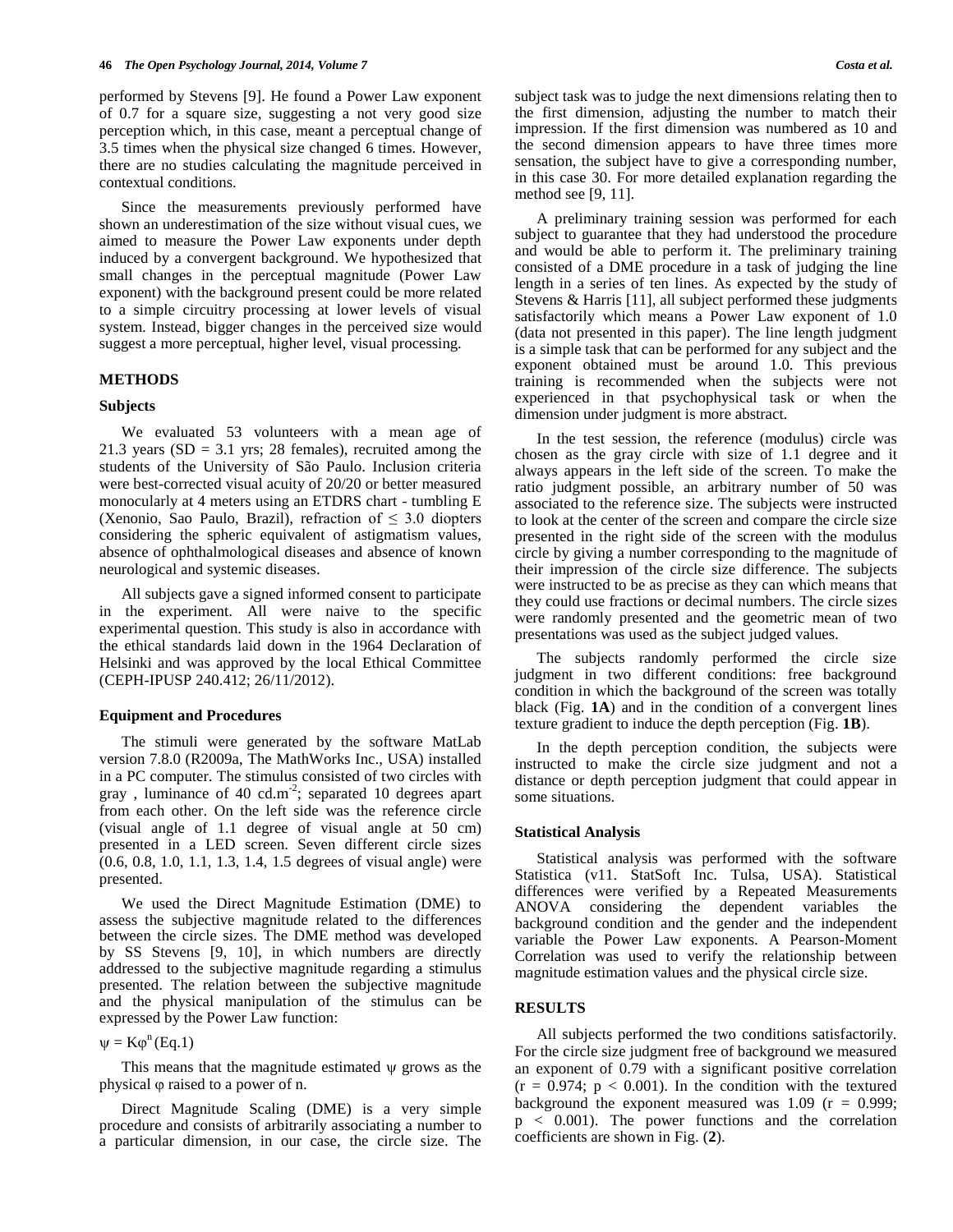

Fig. (1). Screen view from the subjects' point of view showing the stimulus conditions without (**A**) and with background (**B**). The left circle was the modulus and was associated with a reference number of 50. The subject's task was to give a number representing the magnitude of the size change in the right circle.

Gender differences in circle size scaling were analyzed. Significant differences were found between genders for the scaling exponents (F = 16.7,  $p = 0.002$ ). We also found differences when comparing the exponents obtained with different background conditions. In the no background condition the exponent of magnitude scaling of males was 1.67 and females was 1.21. Similar result was found with background condition, in which the exponent measured for males, 1.33 is significantly different from those of females, 0.86. The statistical significance comparing the background conditions was  $F = 29.85$ ,  $p < 0.001$  (Fig. 3). However, no interaction effect was observed between gender and background condition.

Intra-subject variability was evaluated by a Pearsonmoment correlation coefficient obtained for each gender between the judgments in those background conditions. The correlation coefficients are presented in Table **1**.

#### **DISCUSSION**

Contextual information as the background texture could induce the perception of depth in pictorial images. The relative size of objects also induces depth perception. Thus, a reasonable question is whether the texture could influence the size judgment by inserting a depth cue in the visual context. We have investigated the effect of the background texture in the relative size of circles measuring their subjective magnitude for two conditions – with and without depth cues in the background. Our results show a significant change in the circle size judgment approaching the perceptual size to the physical size with a little



**Fig. (2).** Psychometric functions of the power law obtained for the two viewing conditions. Without background the exponent was 0.79 with a high correlation coefficient  $(r = 0.965)$  and with background inducing depth the circle sizes judged follow a magnitude of 1.09 ( $r = 0.997$ ).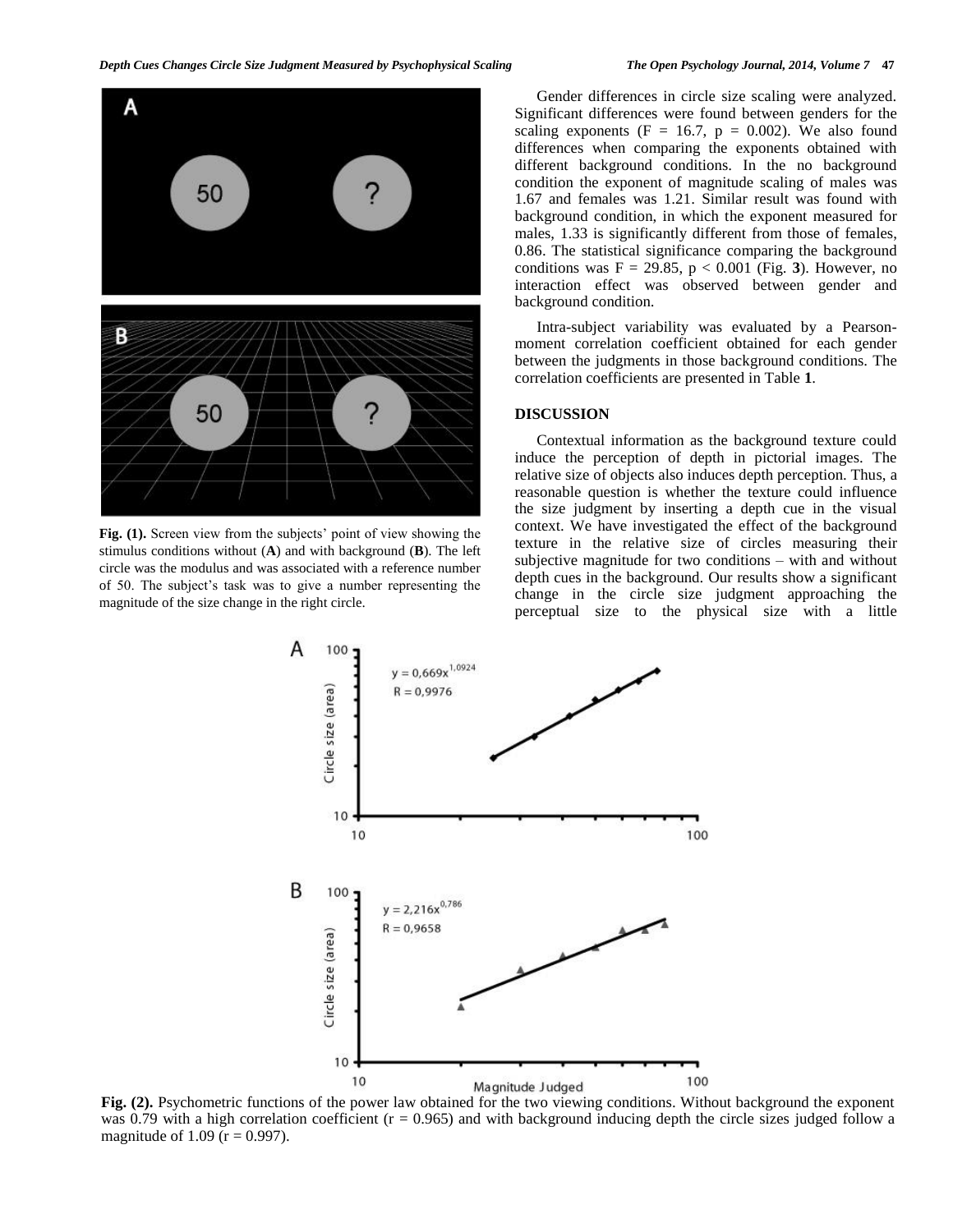**Table 1. Pearson correlation coefficient for intrasubject viriiability.**

|               | <b>Male</b> | Female      |
|---------------|-------------|-------------|
| No Background | $r = 0.997$ | $r = 0.997$ |
|               | P < 0.001   | P < 0.001   |
| No Background | $r = 0.996$ | $r = 0.998$ |
|               | P < 0.001   | P < 0.001   |



**Fig. (3).** Gender differences found for both stimulus conditions. Males showed an higher expansive perception with no background (**A**) than with background (**C**) Females also had an expansive size perception without background (**B**) but, differing from males in the background condition, they showed a compressive perception (**D**).

overestimation, evidenced by a change in the exponent value from 0.79 to 1.09. The exponent of 0.79 obtained in the background free condition means that the physical size of the circle increases, for example, 6 times and the perceived circle size increases about 4.1 times. In the depth induced background the exponent goes to 1.09 which means an increase of 7 times in the perceptual size at a 6 time increase in the physical size meaning a very close approach between the physical and the perceptual sizes.

An interesting study found that the width and the height of a cylinder with depicted texture demonstrates an illusory shrinkage with the change of a depth cue [12]. This result is, in some sense, in line with our study since it showed that depth cues may determine the size of 3D elements. In our study, we found that the depth cue changes the perceptual size of circles in an improving fashion , approaching the perceptual size to the physical size. One explanation for our results is that the background texture creates a slant. Studies found that the slants induce depth perception [13]. Another explanation based on the literature [14] could be that the sizes of objects intercepting the horizon line are jugdeg with overestimation. Since all of our stimuli intercepted the horizontal line of our texture background an increase in the perceptual size could explain the improvement in circle size judgment at the background condition.

The importance of the depth cues in size perception was investigated by Farran *et al*. [15]. In that study, the authors performed a same-different measurement for size judgment with no background and with three different depth cue conditions: height in the visual field, linear perspective, and texture gradient. They found that texture gradient had an effect on increasing the accuracy of size judgment. That result is in line with ours.

The difference in the size judgment with background texture means an increase of three times in the perceptual size which could be considered a huge change for a relatively complex contextual scene. That amount of perceptual change could not be related only to the retinal size of the image and, of course, to the retinal circuitry, but it is